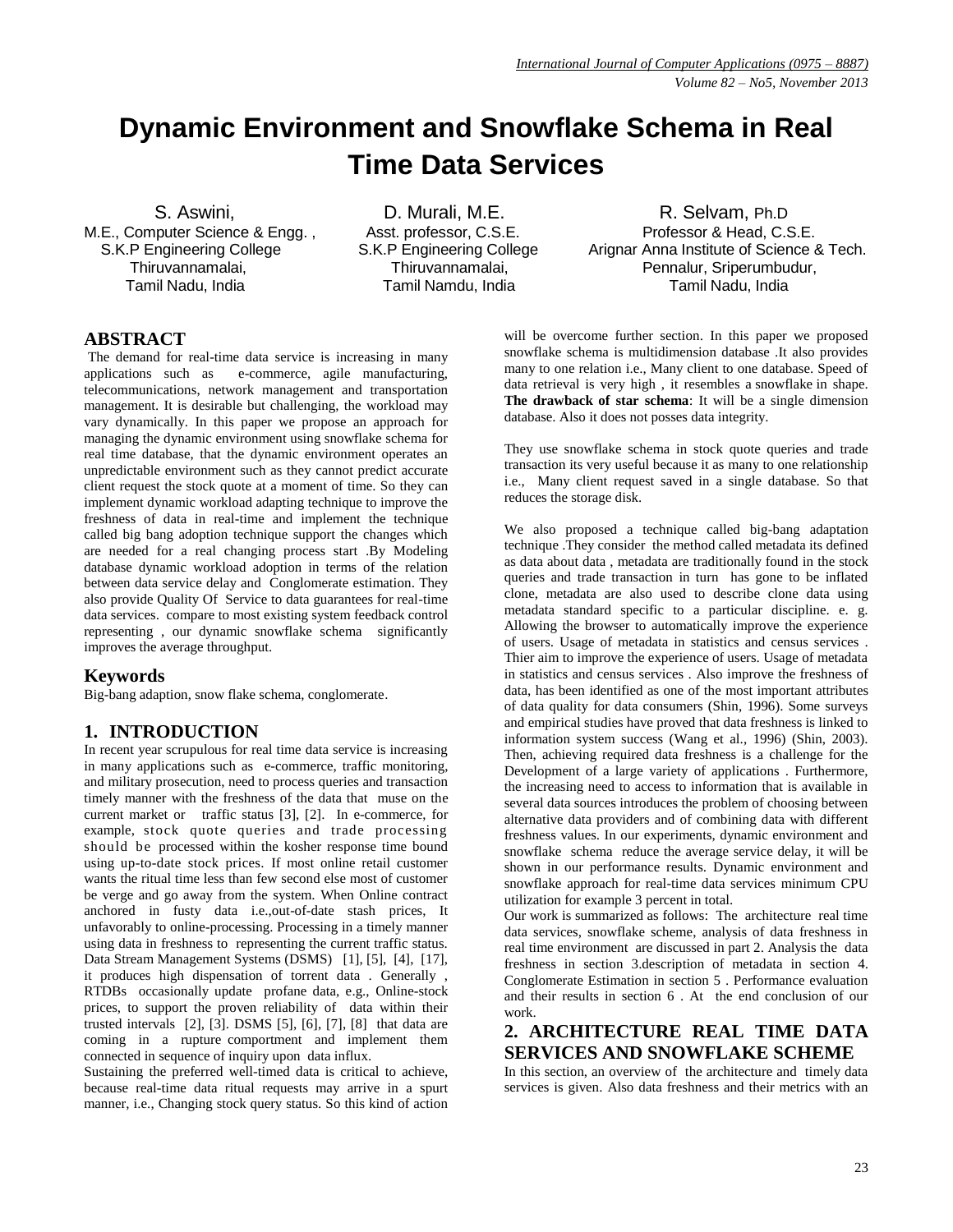example of analysis of data freshness used for performance evaluation in this paper are explained.

Fig. 1 shows the architecture of real time data service with snowflake scheme. It consists of eight modules.

# **2.1 System overview**



Target service delay

#### **Fig 1. Snowflake scheme in real time database**

- 2.1.1 Snowflake schema,
- 2.1.2 Admission controller,
- 2.1.3 Conglomerate
- 2.1. 4 Metadata in database server monitor,
- 2.1.5 Big bang adaption ,
- 2.1.6 Performance monitor,
- 2.1.7 Feedback controller
- 2.1.8 Feed forwared regulator

#### *2.1.1 Snowflake schema*

It estimates number client to be stored in a specific manner.The snowflake schema is a multi dimension database it as one to many relationship already explains that , i.e.,Many client requests to stored in one database.

Normalizing attributes results in storage savings, the tradeoff additional in the source query joins [10].

Define dimension order as (order no, order date, brand, type, supplier type)

Define dimension Sales person as (sales person ID, Sales person's name, order type)

Define a dimension City as (City name, street, province or state, country)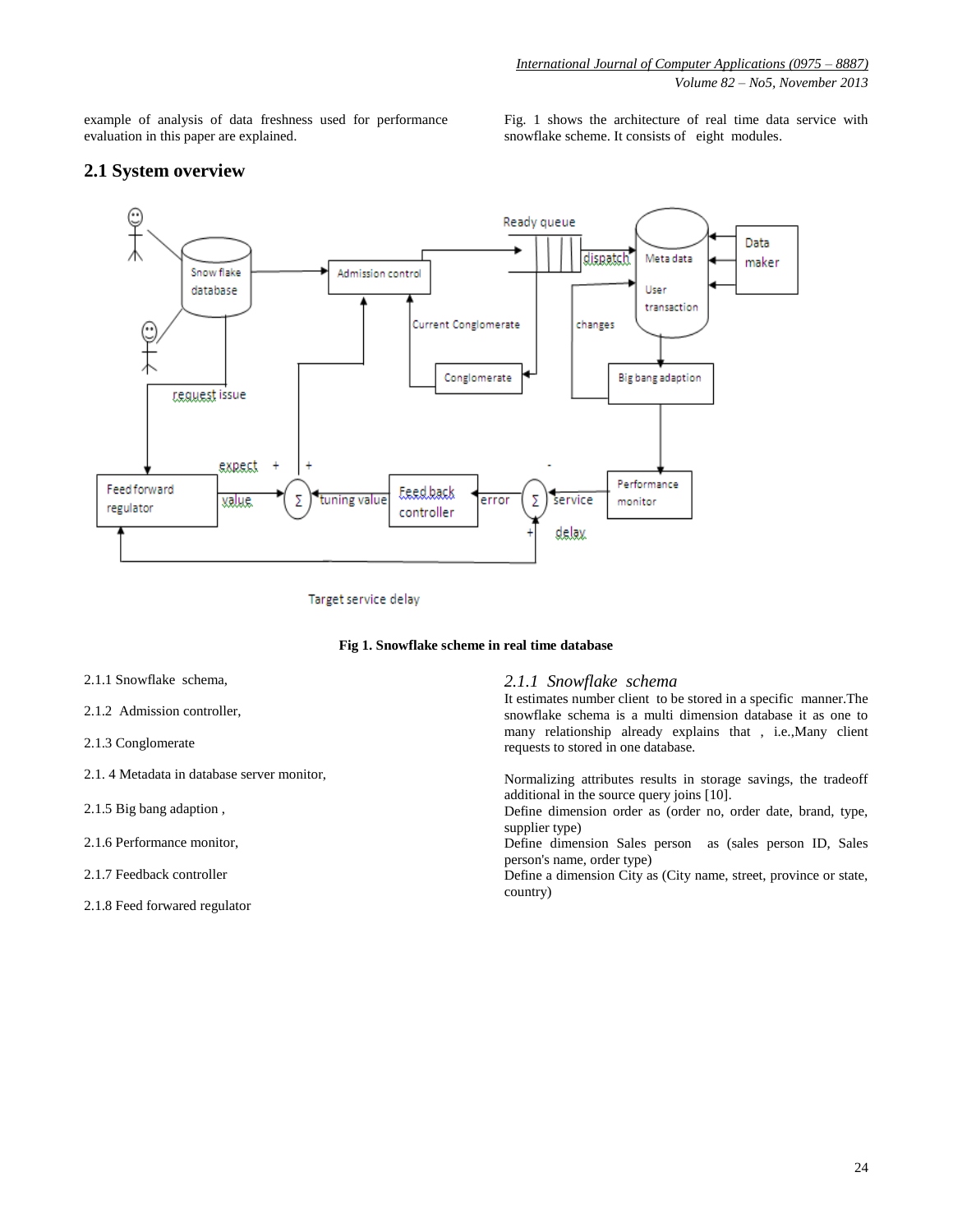

**Fig 2. Snow flake database**

Define cube product [time, category, product, from the city, to city]:

Dollars  $cost = sum (cost in dollars), units price = count (*)$ Define dimension time as time in cube sales

Define dimension product as a product in cube sales

Define dimension product as (product no, product name, city as a city in cube sales, production des)

A defining cube statement is used to define data cubes for product and category corresponding to the fact tables of the schema.

#### **Example1.1**

An online order Software company requires the designing of a record the quantity and sales of its wines to its customers. Part of the original database is composed of the following tables:

CUSTOMER (Customer no, Customer Name, Address, Phone no, BDay, Gender)

Software (prodno, prodName, category, softwarePrice, Class) CLASS (Code, Name, Region) TIME (TimeStamp, Date, Year)

ORDER (Customer no, Software, Time, order date)

Note: that the tables represent the main entities of the ER schema,

Thus it is necessary to derive the significant relationships among them in order to correctly design .

FACT Sales MEASURES Quantity, Cost DIMENSIONS Customer, Area, Time, Software $\rightarrow$ Class

## **Benefits of snowflake schema**:

- 1) Sequence of query processing is very high i.e.,Process the query with few second.
- 2) Zero repetition and maintain cost will to low.
- 3) Increasing the system performance since it requires a small table to join together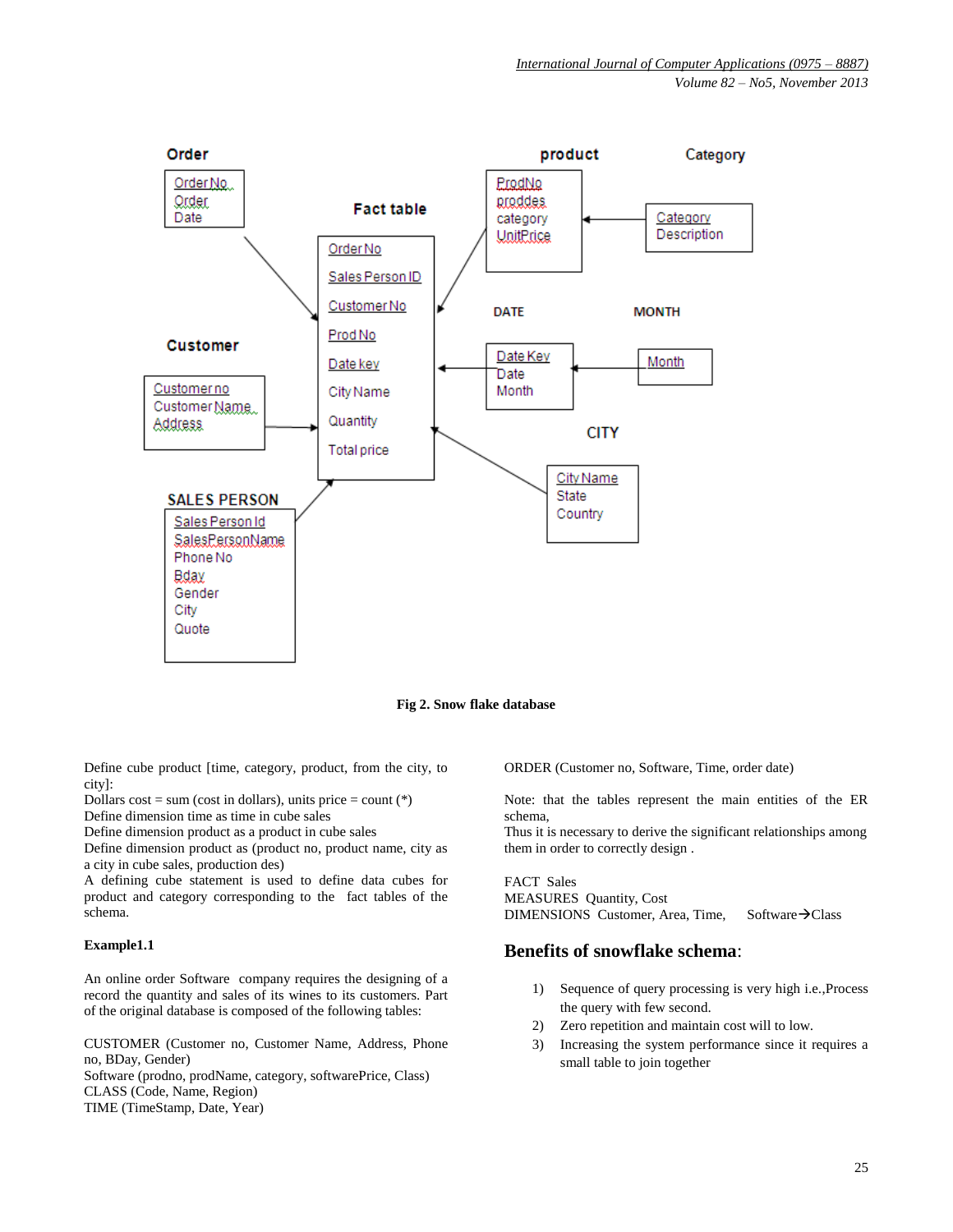#### *2.1.2 Admission control*

The admission control allows or cancel an arriving data ritual request, if the overall sum of to calculate total amount of data to be accessed by present database conglomerate could not beyond the conglomerate bound computed by the feedback and feedforward (F3 B) controller [9]. Admission control uses the sampling period be the time interval [(n-1)*sp,*n*sp*] *sp*-sampling period .The  $n<sup>th</sup>$  sampling period is equal to nsp.Let  $k(n)$  be the number of the data service request i.e., Queries and requests, processed in the n<sup>th</sup> sampling period.

#### *2.1.3 Conglomerate estimator*

The Conglomerate estimator calculates the cumulative value of data and conglomerate has to process the data ritual requests. For example stock queries, in the online system. Detail is explained in section 4.

#### *2.1.4. Metadata in database server*

Metadata in database server provides an action such as processes the ritual request on an online stock value query for the transaction. Also it takes an action such as periodically refresh the data freshness on the stock value.

#### *2.1.5 Big-Bang adaption*

Once the [management](http://en.wikipedia.org/wiki/Management) has decided to apply the big bang adoption method and maintain the modification

It will be necessary for the real changing process can begin. This changing process was followed stage:

Renovate the logic from one phase to next phase,

Issues function of the system in logic manner and

Teaching the upcoming client (Eason, 1988). I.e., Any update is required for stock queries

#### *2.1.6 Performance monitor*

It contains the following fields:

1. Unique id of the stock queries.

2. The id of the stock queries on which the I/O operation occurred

3. Duration of the operation in seconds

4. The id of the stock operation refers to stock queries

5. Number of bytes written by the operation

6. Number of variables passed to the I/O stock queries

7. Store value used by the bib-bang adaption that recorded this data.

#### *2.1.7 Feedback control*

It provides for timely data services in following manner [1] [16].

- 1 Its relation between Conglomerate and data ritual delay.
- 2 Plan and tweak the feedback controller.
- 3 Evaluate the occurrence. If the preferred occurrence is not maintained, go back the beginning steps.

#### *2.1.8 Feed forward regulator*

Feed-forward is a constituent .Which allow stock value from the external environment to database server. The request will be load to feed forward system that will be controlling the value.

#### **Advantages of Feed forward regulator**

- 1 Feedforward regulator will be reduce the extra amount to be process the stock Value.
- 2 Accuracy of the system can be increased.
- 3 Power utilization of feed-forward system compare to other regulator that will be consumed very low power. It consumed very low power. It also increases the overall performance.

## **2. ANALYSIS THE DATA FRESHNESS**

Performance to use of statistics to estimate the overall Quality of Data after adapting the materialization plan. They will use the term *materialization plan* to refer to any solution to the Online View Selection problem. [10]. Let us assume that

$$
N
$$
 *fresh* ( $Wj|Pi$ )

Is the number of fresh accesses to stock quotes and transaction processing  $Wi$  why

Originated from requests to page  $Pj$ . The overall QoD Quality of Data definition can be written as follows:

$$
QoD = \frac{1}{b} \times \sum_{n=y}^{y+b-1} f(xk)
$$

b-number of access request from client side

 $f(xk)$ - the freshness value of data base server

$$
f(xk) = f(pi, time) =
$$

 $\Sigma_i^b$ 

Where  $pi$ , ai  $Wj$  weight factor.

## **3. META DATA 3.1 Data description**

Meta data is defined as data about data in a database server. In stock trading center when online transaction will be acquired, then the data will be stored in a database .So the data will be fresh to the client .A client could be see the up-to-date data note stale data.

#### *3.1.1 Main components*

Stock price in trade center will be recorded in every month base of arrivals and outgoing of transaction i.e.,Trade in and trade out between the database. Then the transaction will be placed in database server [9].

Metadata provides fundamental information to the user / client: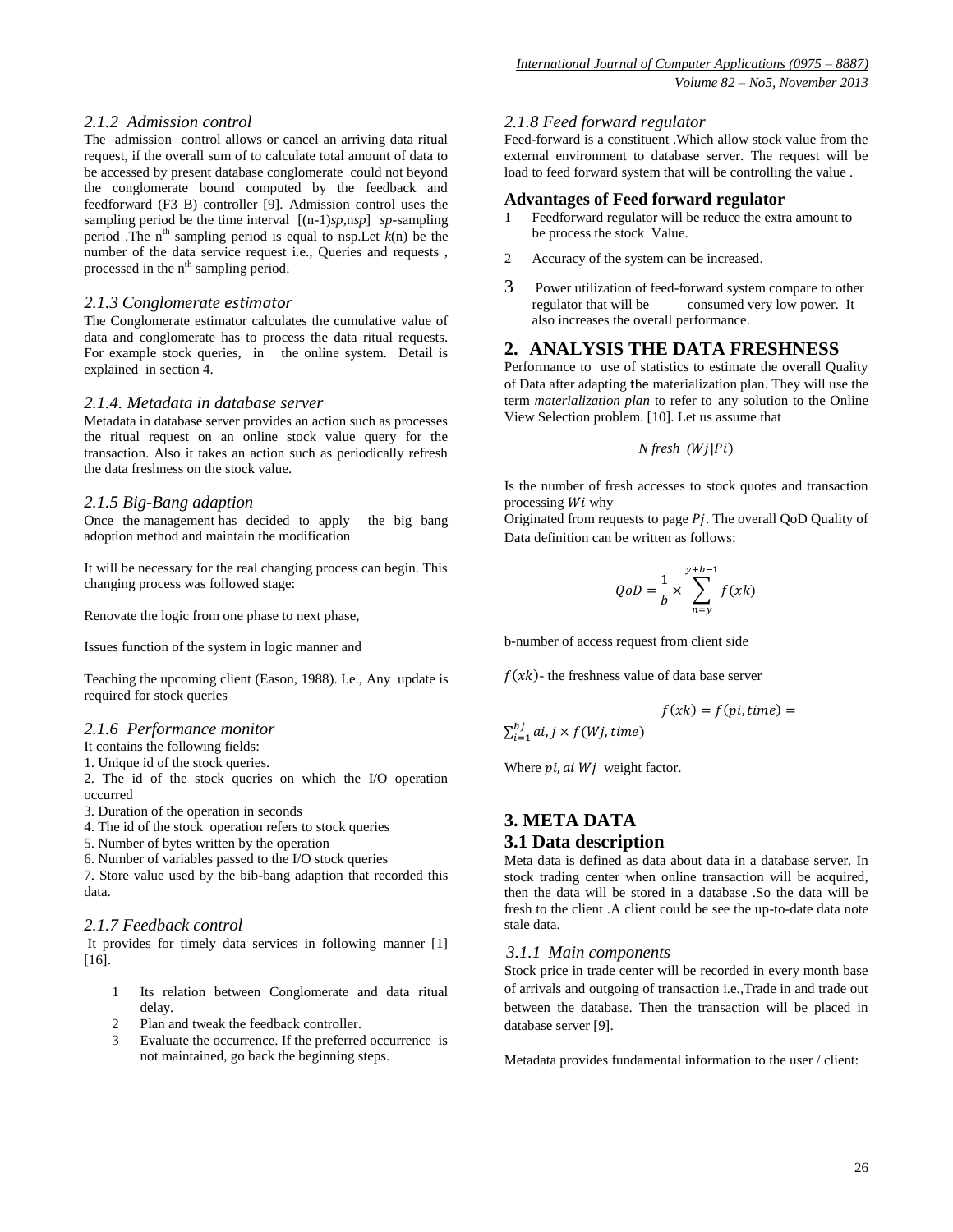Concentration of metadata will be Quality assessment in that they provide reverence of a stock quote, Timeliness and punctuality of data.

**The following basic information** : provided by the metadata

Reporting country, reference period, trade flow, product, trading partner , mode of transport.

## **4. CONGLOMERATE ESTIMATION**

Conglomerate estimation evaluate the stock query and transaction processing based on the online trade in visit stock price, visit the range, procure goods based on the stock quotes .

#### **4.1 Visit-stock quote**

Stock values based on the information provided by the software company and that value connected to stock quote prices/current stock value. To manage this request, the database server require to access CURRENT STOCKS and ESTIMATE tables that will be embraced <current stock symbol, full soft/hardware company name, soft/hardware company ID> and <soft/hardware company ID, recent stock price> for each company.

$$
c_j = no.d.\{a(current\,Stocks) + a(Estimates)\}
$$

## **4.2 Visit-range**

In this section clients wants to see about certain stock price in that range.

 $dic_i = |range(id)|$ . { $a(range) + a(Estimates)$ }

 $i.e., | range(id)|$  Is to represent the number of stockpile available in the range hold by client for example whose ID is the id .

#### **4.3 Procure**

When a customer wants to buy a current item, then the database server acquires current stockpile from ESTIMATE table. If the buy a goods was not in the range before they acquire, the stockpile and Its range of the price will be added to the range of the current stockpile i.e., The update will be done in the database server using our big-bang adaptation technique. Then the range processing will be shown below

$$
c_i = a(Estimates) + (|range(id)| + 1)
$$
.  $a(range)$ 

*Trade***.** A client wants to be put for sale of his stockpile in online sale processing. The client just identifies the total number of stockpile  $w_{j, sell}$  That the client will be selling.  $w_{j, sell} \leq$  $|range(id)|$ , then the sale transaction will be shown below,

 $c_i = |range(id)|$ .  $a(range) + w_{sell}.a(Estimates) +$  $w_{sell}.a(range)$ 

## **5. PERFORMANCE EVALUATION**

In this part system experimental will be shown then the F3B performance will be compared to open, CLT+FB.

#### **5.1 Experimental Settings**  *5.1.1 Open*

Open will be referred to Berkeley database [15]. It will accept all arriving request not included in feedback and feed forward regulator.

## *5.1.2 FB*

FeedBack- It will be based on the admission control scheme .FB provides timely data services [11], [13], [12], [14].

#### *5.1.3*

*CLT+FB*Control +FeedBack. It will combine the statistical feedforward [7] approach it will refer the center limit theorem [8]. It will be alter the database server in a timely manner to the freshness of the data.

## *5.1.4*

*Workloads*It will contain the number of clients, number request per second. The database servers to be receiving the client request. They will consider three workloads namely W1, W2, W3.

#### **Table 1. Workload for client request per second for testing approach**

| Workloadad | Number<br>of clients | Numberofrequest/Sec<br>$0_s \sim 300_s \rightarrow 301_s$<br>$\rightarrow$ 1000 <sub>s</sub> |
|------------|----------------------|----------------------------------------------------------------------------------------------|
| W1         | 1200                 | $[300, 360] \rightarrow [2, 400,$<br>12100] $(5L_H)$                                         |
| W2         | 1600                 | $[380, 430] \rightarrow [3500, 1600]$<br>$(7.35L_H)$                                         |
| W3         | 2100                 | $[530,680] \rightarrow [4,800]$<br>220001 $(9L_{H})$                                         |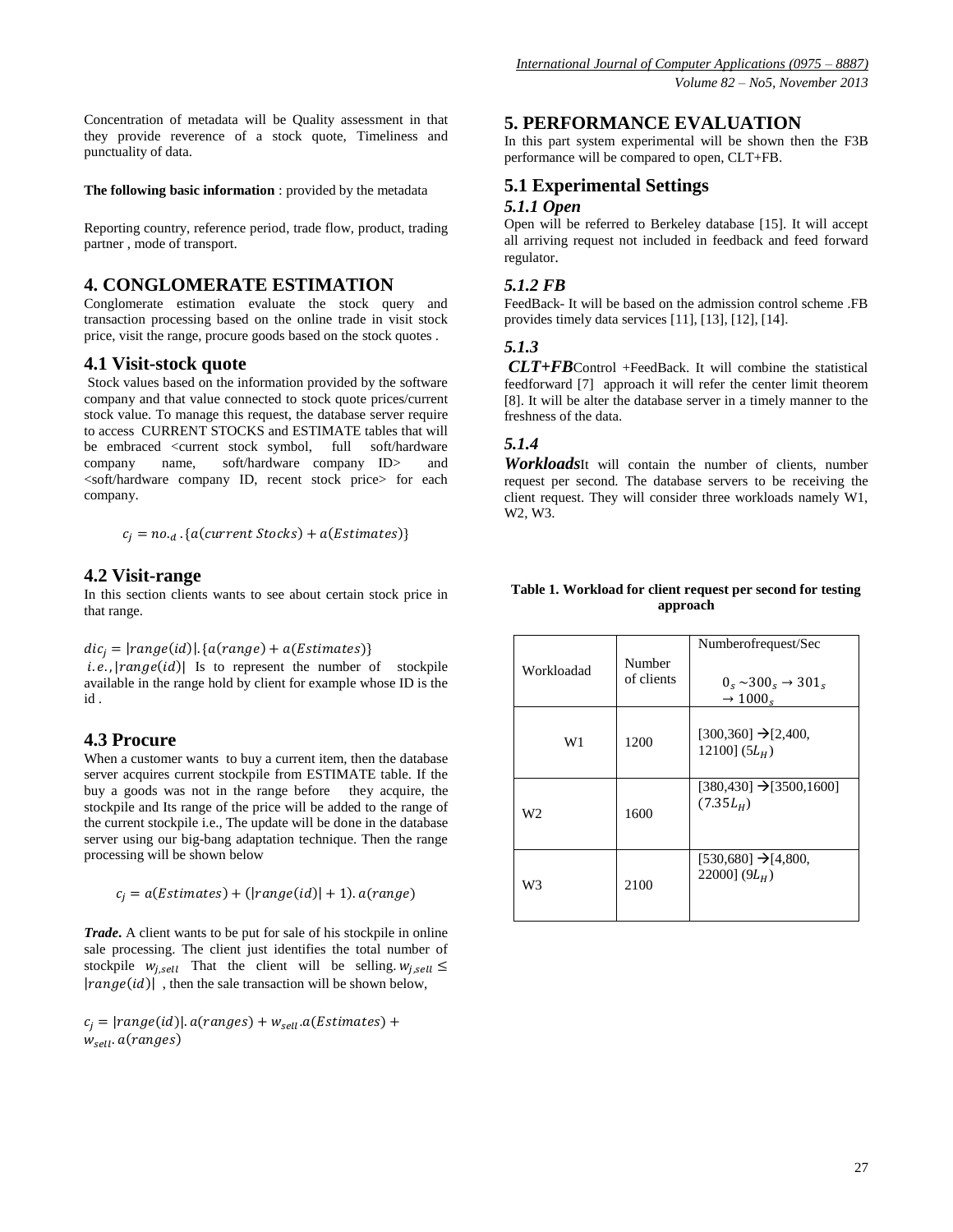## **5.2 Performance Results for Workload 1**



**Fig 3. Average service delay for W1**

In this paper measure the average service delay between 301to 1000 second for W1.

*Step 1:* consider the Fig 3. Open provide service delay 3.5 second. This because it accepts all incoming request then the result produce , the system will be overloaded.

*Step 2:*Feed back provide service delay 1.8 second. It will be fluctuates between1. 5 and 2 second**.**

*Step 3***:** CLT+FB [7] it provides service delay greater than FB at 2.2second. But we will want a lower service delay.

*Step 4***:** F <sup>3</sup>B (feedforward and feed regulator) provides lower service delay that is 0.5second this will be preferable compared to others.



**Fig 4. Timely throughput for W1**

*Step 1*: consider Fig 4. open produce throughput 1 lakh clients per second.

*Step 2*: FB produce throughput 1,80,000 lakh clients per second.

*Step 3*: CLT+FB produce 1,40,000 lakh clients per second.

*Step 4*:  $F^3B$  produce 2,00,000 lakh clients per second this our work. It is benefit than most existing systems.

## **6. CONCLUSION**

In this paper, their present a new dynamic and a snowflake scheme to support timely data services even in the presence of dynamic workload .The system consists of eight modules each of with own activity and produce work is different from most existing work on real-time data management in that it applies snowflake to enhance the freshness of data .Analysis data freshness produces better throughput than most existing systems.Conglomerate estimation provides better output i.e The information about the schema and query types in meta data in data base benefits is always available.

## **7. REFERENCES**

[1] " Exploratory Stream Processing System,"

http://domino.research.ibm.com/comm/research\_ projects.nsf/pages/esps.index.html2012

[2] K. Ramamiritham, S.H.Son, and L.C.Dipippo,"Real-

Time Databases and data Services"

- [3] Real-time Database Systems, K. Y. Lam and T. W. Kuo, Eds . Kluwer Academic Publishers, 2006.
- [4] "StreamBase ."http://www.streambase.com/,2012.
- [5] "Microsoft SQL Server 2008 R2 StreamInsight," [http://www.microsoft.com/sqlserver/2008/en/us/r2](http://www.microsoft.com/sqlserver/2008/en/us/r2-complex-event.aspx,2012) [complex-event.aspx,2012.](http://www.microsoft.com/sqlserver/2008/en/us/r2-complex-event.aspx,2012)
- [6 ] G.F. Franklin, J.D. Powell, and M.L. Workman, Digital Control of Dynamic Systems, third Ed. Addison-Wesley, 1998.
- [7] Y. Zhou and K.-D. Ken, "Integrating Proactive and Reactive Approaches for Robust Real-Time Data Services," Proc. 30th IEEE Real- Time Systems Symp., Pp. 105-114, 2009.
- [8] J.L. Devore, Probability and Statistics for Engineering and the Sciences sixth ed. Thomson Learning, Inc., 2004.
- [9] [file://g.journal/metadata.html.](file://g.journal/metadata.html)
- [10] Exploring the Trade-off Between Performance and Data Freshness in Database-DrivenWeb Servers, Alexandros Labrinidis, Nick Roussopoulos.
- [11] K.-D. Kang, J. Oh, and Y. Zhou, "Backlog Estimation and Management for Real-Time Data Services," Proc. 20th Euromicro Conf. Real-Time Systems, pp. 289-298, 2008.
- [12] K.D. Kang, S.H. Son, and J.A. Stankovic, "Managing Deadline Miss Ratio and Sensor Data Freshness in Real-Time Databases,"IEEE Trans. Knowledge and Data Eng., vol. 16, no. 10, pp. 1200-1216,Oct. 2004.